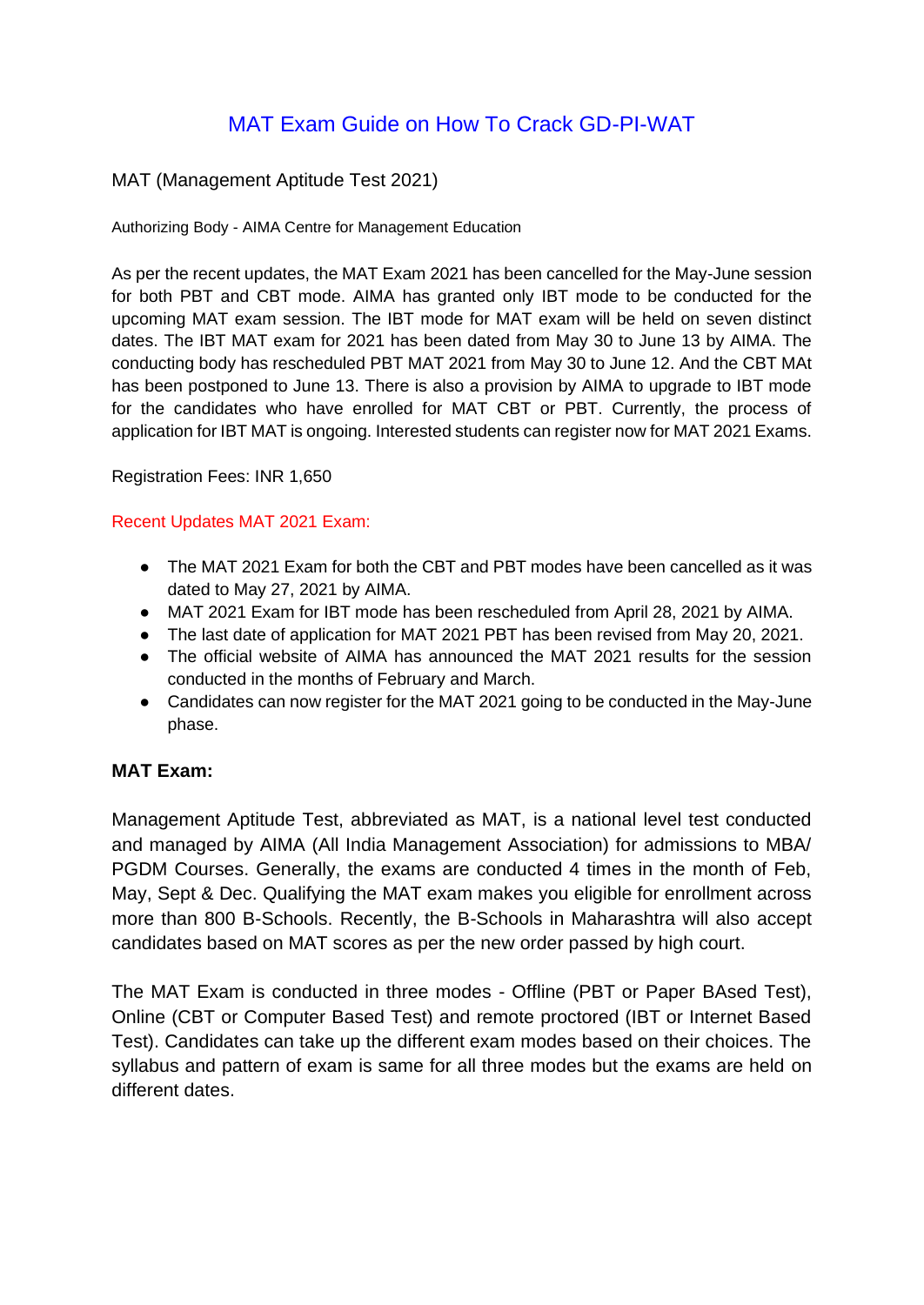| <b>Exam Name</b>       | <b>Management Aptitude Test</b>         |
|------------------------|-----------------------------------------|
| <b>Conducting Body</b> | All India Management Association (AIMA) |
| <b>Exam Level</b>      | <b>National</b>                         |
| <b>Exam Frequency</b>  | Multiple times a year                   |
| <b>Exam Mode</b>       | CBT, PBT and IBT                        |
| <b>Exam Duration</b>   | 2 hours and 30 minutes                  |

# **MAT Admissions : GD/ PI/ WAT**

Shortlisted candidates will receive call letters on their registered email ID. They will have to appear for the selection rounds at the institutes. The details mentioned on the call letter are -

- Last date to complete the registration
- Date, time and venue of WAT /GD/ PI
- Documents to carry
- Fee amount to carry

Candidates need to carry the following documents for WAT /GD-PI

- Copy of MAT admit card
- Rank/score card of MAT
- Original and photocopy of Class 10 and 12 certificates
- Original and photocopy of graduation marksheets
- Passport size coloured photographs
- Requisite admission fees

Below provided are some useful guidance for preparation for GD, PI and WAT. Read below to know more about the details of each section.

# Group Discussions in MAT 2021 Selection Process

AIMA does not conduct a centralized counseling or selection process for MAT 2021. The MAT 2021 selection process is conducted by MAT 2021 Participating Colleges individually. Many Colleges in India conduct selections for their MBA and PGDM courses based on MAT 2021 scores.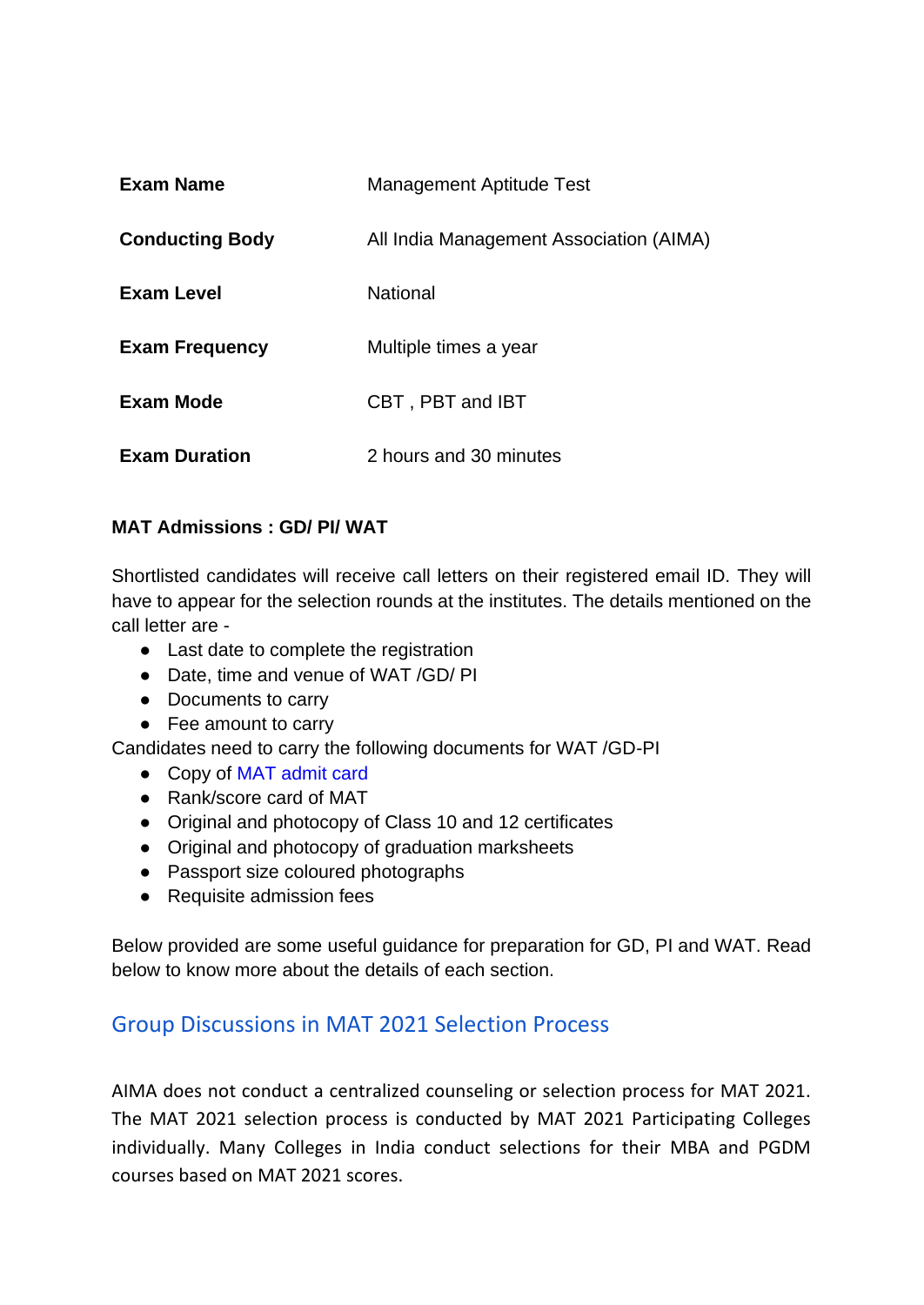Candidates must clear the MAT cut-off of the college to get a call for admission. Shortlisted candidates are invited for the MBA selection rounds which can include the following:

- Group Discussion (GD)
- Written Ability Test (WAT)
- Personal Interview (PI)

# **Group Discussions (GD) in MAT 2021**

Group Discussion (GD) plays an important role in the selection process of MAT 2021. Group Discussion continues to be a part of the evaluation process. It should be observed that it tests many abilities and qualities that used to be tested in the WAT, and therefore a thorough preparation for the Group Discussion will help the candidate to respond to the WAT topics.

In this round, candidates are divided into groups, and each group is given a topic to discuss among themselves for 15-20 mins. Candidates are expected to bring out the salient features of their topic in the discussion.

Group Discussions can be divided into 3 types:

# ● **Topical Group Discussions:**

The topic for these types of discussion is based on current affairs or static events. Candidates are advised to be thorough with these and read newspapers regularly to be up to date. These discussions are not time-bound.

# ● **Case-Studies:**

In this group discussion, candidates are given situations especially out of a business, and will be tested on how they solve the problem. They will be needed to analyze the situation and give their views.

# ● **Abstract Group Discussions**

In this kind of discussion, they would not give an outline of the topic, which means no one knows which direction to take. The candidates must use innovative ideas and strategies to lead the discussion. The topic could be one word or sentence, but no one usually knows what the panel might look for.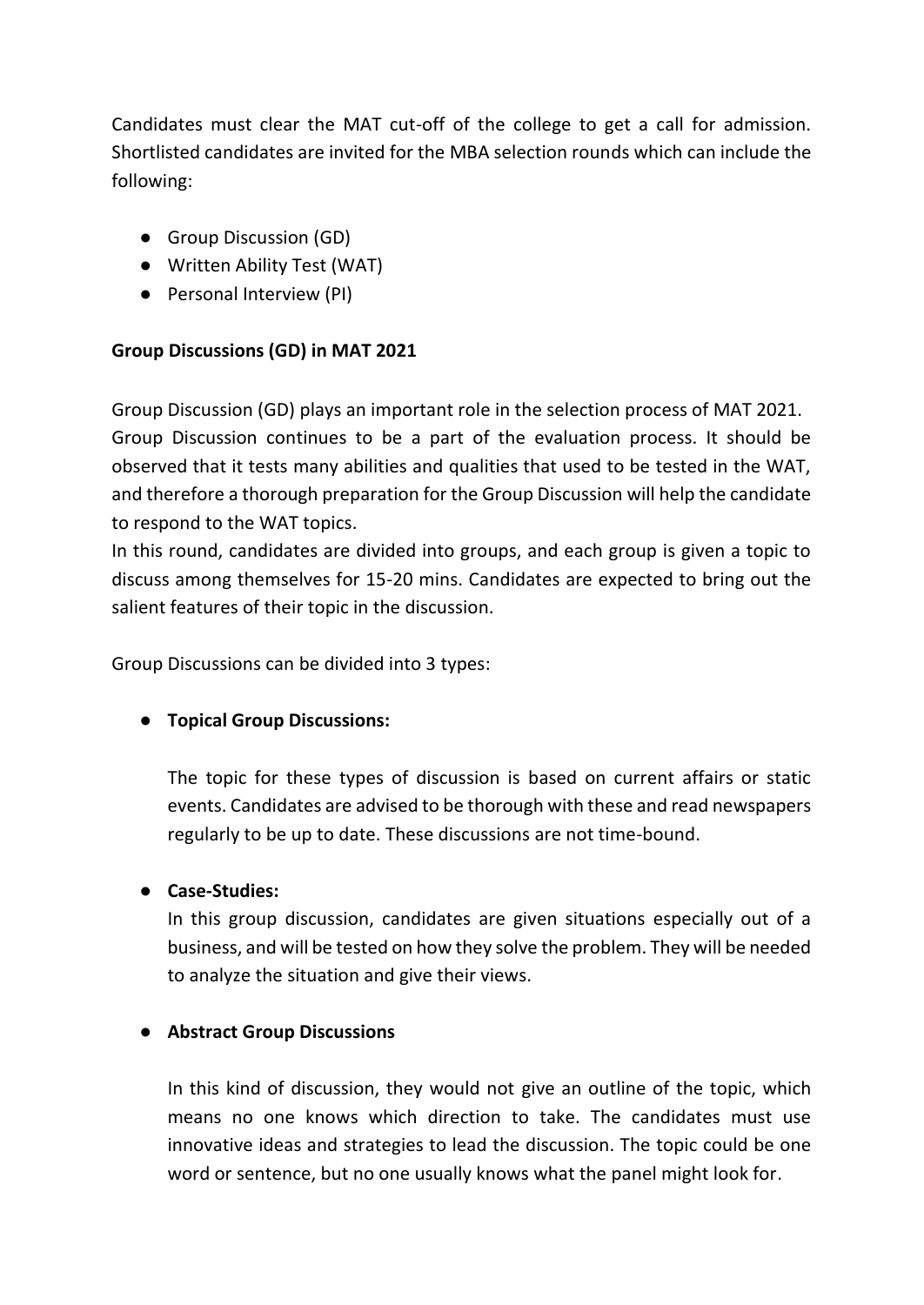# **Evaluation Criteria: Group Discussion in MAT 2021**

The Evaluation of the participants is based on two kinds:

| <b>Individual Qualities</b> | <b>Group Skills</b>        |
|-----------------------------|----------------------------|
| Content                     | Leadership Quality         |
| <b>Analytical Skills</b>    | <b>Listening Skill</b>     |
| <b>Reasoning Skills</b>     | Good Behavior              |
| Creativity                  | <b>Body Language</b>       |
| <b>Communication Skills</b> | <b>Organization Skills</b> |

# **How to Prepare for Group Discussion (GD):**

If you have been preparing for the MAT 2021 exam and provided you have been reading the newspaper for the past eight-ten months, you can prepare for GD in less time. However, there is no fixed time required to prepare for GD.

Following are the tips that you can follow to prepare for GD:

# ➔ **Continuous Reading:**

Reading the newspaper daily and being updated with current affairs is necessary as most of the GD topics are selected from news and updates from the business sector.

➔ **Communication Skills:**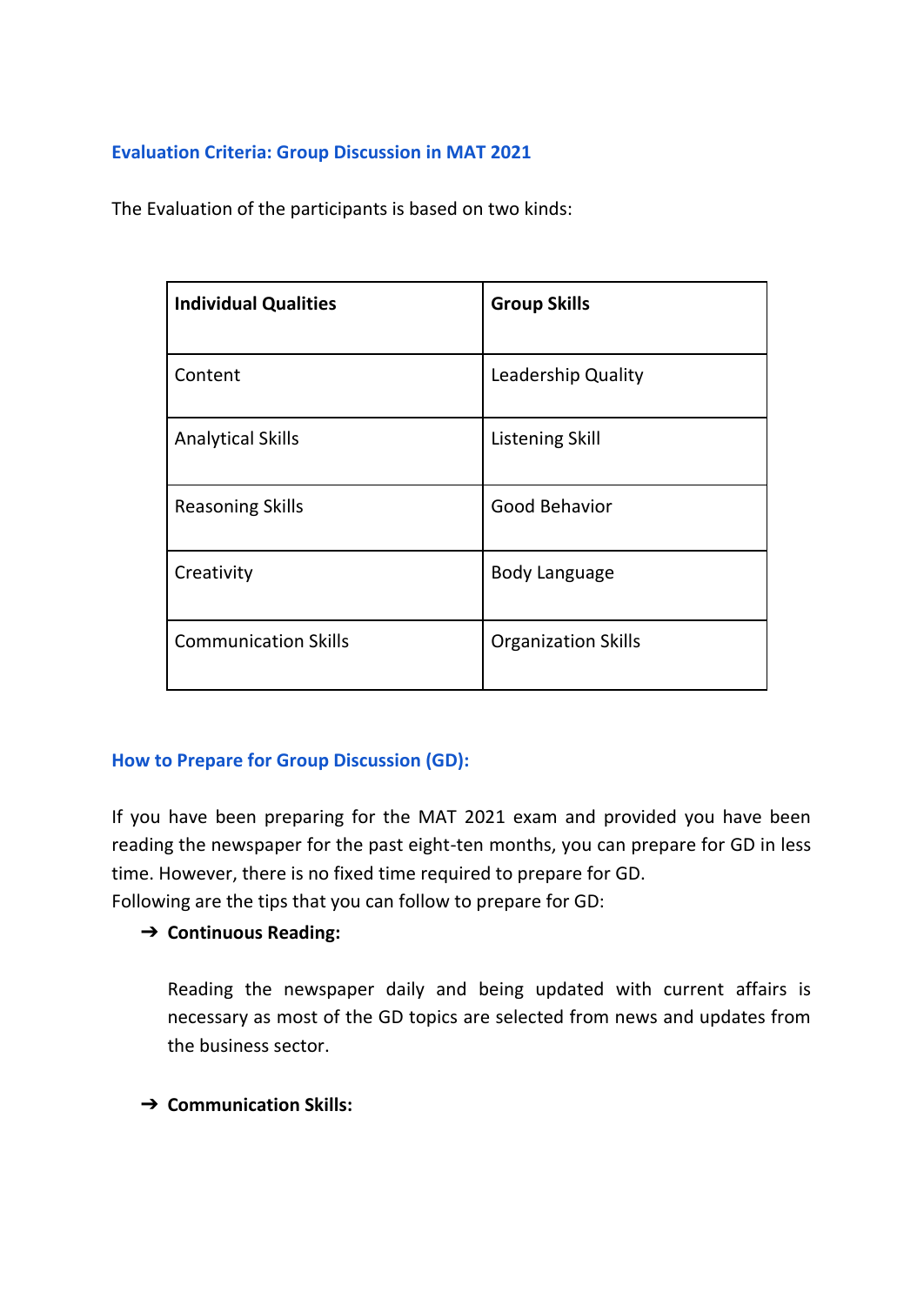Make it a point to communicate in English and enhance your vocal skills so that you get confidence while speaking on the final day without any hesitation.

## ➔ **Practice Groups:**

Practice GD with your seniors, fellow applicants who have appeared for GD. Also, many coaching centers take GD sessions where you can improve your skills with group discussion.

## **How to start a Group Discussion (GD):**

By starting a Group Discussion, you can grab everybody's attention. GD gives you an edge over other candidates as you get maximum uninterrupted time to share your point of view and skills to the examiner as other candidates are still busy understanding the topic. Make sure while initiating a Group discussion you must not state incorrect facts or stammers.

## 4 Keys points for GD:

- 1. Keep Content Relevant
- 2. Communicate Fluently
- 3. Use Quotes & Questions
- 4. Be Time-efficient

# **Top 10 Group Discussion(GD) Topics for 2021:**

- Is Social Distancing The New World Order?
- Lockdown in India: After 4 Phases of lockdown, "Unlock Begins": Impact on Economy
- High Fuel Prices in India: What are the causes & Impact on the Indian Economy
- Digital Payments in India
- Lockdown: How it's helpful in Prevention of COVID-19
- Should the Indian Economy be Privatized? Pros & Cons
- What is "Atmanirbhar Bharat Abhiyan"?
- Online Education- Benefits & Challenges
- Ban on Chinese Apps in India
- Farm Bill 2020: Pros, Cons & Challenges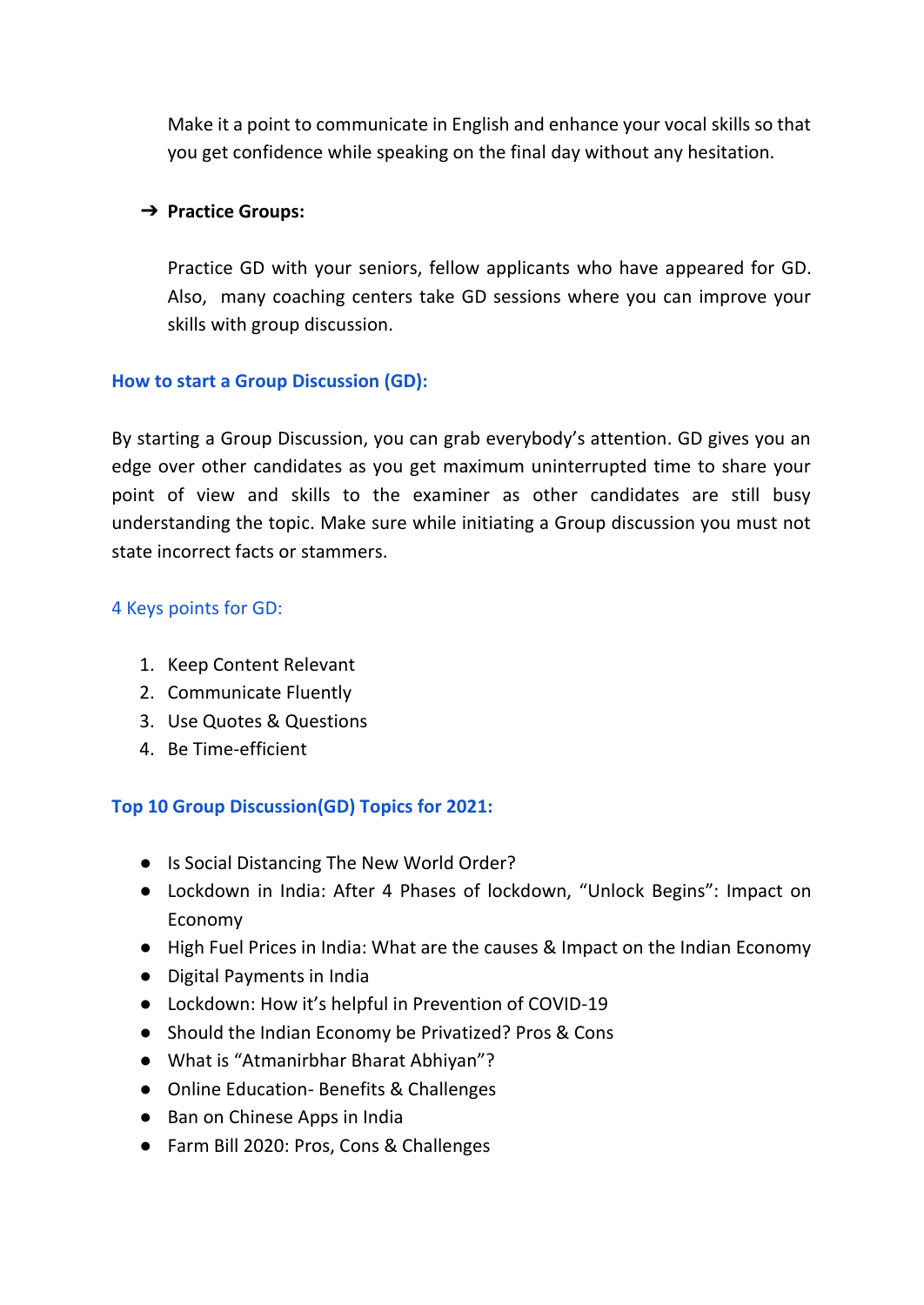# **Personal interview**

(PI)is conducted before offering you admission or any job, and a personal meeting is organized by the recruiter to evaluate the potential of the candidate or employee. This meeting contains a two-way process between the candidate & the interviewer.

PI round is a test of your verbal communication skills, presence of mind & how do you represent your view with the presence of knowledge skillfully to convince the expert who is interviewing you.

A personal interview should be considered as the time to shine and to sell your candidature efficiently and warmly.

## **Online personal interview for MBA Admission**

PI round is conducted in all MBA Colleges for admission. It is the 1st stage of shortlisting after the written exam.PI round is kept positively less & less stressful to make you feel free, you're encouraged to remain what you are in this round.

Apart from one interaction session of 10-20 minutes, PI rounds consist of other different components. Also, they may include GD/WAT/Extreme pore speech/Group interview/Group exercise test among others to check your abilities.

### **Guidelines for the personal interview**

Every B-School conducts PI to get the best talent in their classroom, few key tricks to clear these rounds are:-

- $\rightarrow$  Be careful while responding to questions carefully.
- → Avoid any sort of bluffing if you are not sure about the answer.
- → Be well prepaid for the ongoing Volley of questions.
- → There are no questions that are tough or out of this world.
- $\rightarrow$  Approach to answer them positively.
- $\rightarrow$  If the answer is lengthy, try to put those in subtitles and make them presentable.

#### **Interview session**

Top B-School Aspirants should remember before proceeding with the interview session.

- Gather all required documents & their copies which are needed for verification.
- Copy of applied application form which is applied in-B-schools.
- Get dressed formally neatly but not Elegantly.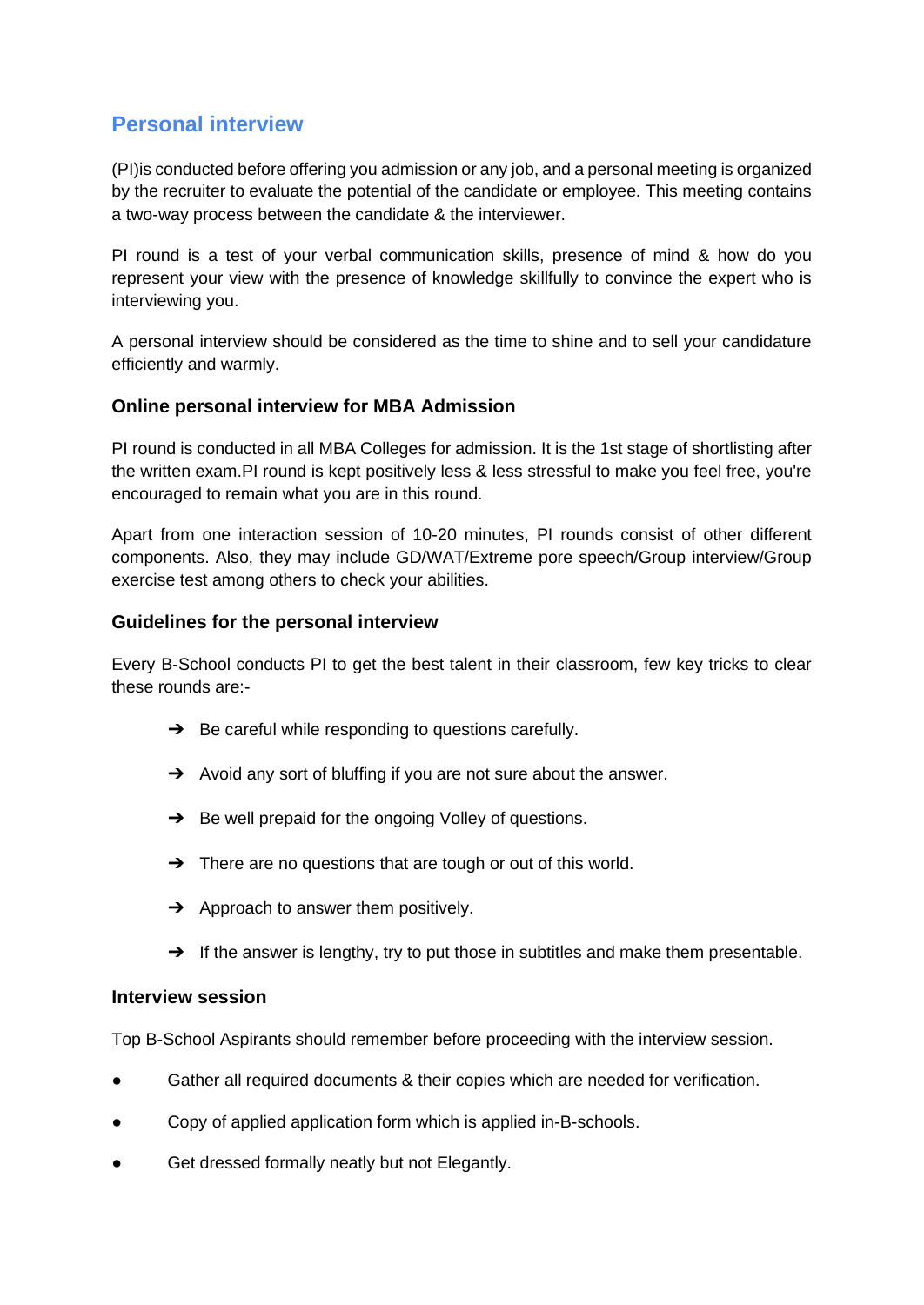Arrive in PI venus 15 minutes before the scheduled time,

# **Facing panelist**

- $\rightarrow$  Enter the room by taking permission.
- $\rightarrow$  Greet the panelist when you reach the table where they are seated.
- ➔ Go through a versatile reading & mock test.
- ➔ Do not forget to go through the morning newspaper.
- ➔ Avoid irritation in front of panel members.
- ➔ The interviewer can judge you by gesture, posture & response.

➔ Response to the very first question carefully, as there is a saying "the first impression is the last impression"

 $\rightarrow$  After a few minutes of the interview, the board member will conform based on your impression.

- $\rightarrow$  Be yourself throughout.
- ➔ Never copy someone, because the panel can judge you easily.

# **Commonly asked question At Personal Interview**

- 1. Introduce yourself?
- 2. Any challenges have you ever come across?
- 3. What are your plans after this course?
- 4. Reason to choose this course?
- 5. Have you pursued your interest during summertime /or in your free time?
- 6. Why do you want to join this B-school/college?
- 7. Past academic details?
- 8. Covid related questions?
- 9. Why is this B-School any reason to choose this specific Specialisation?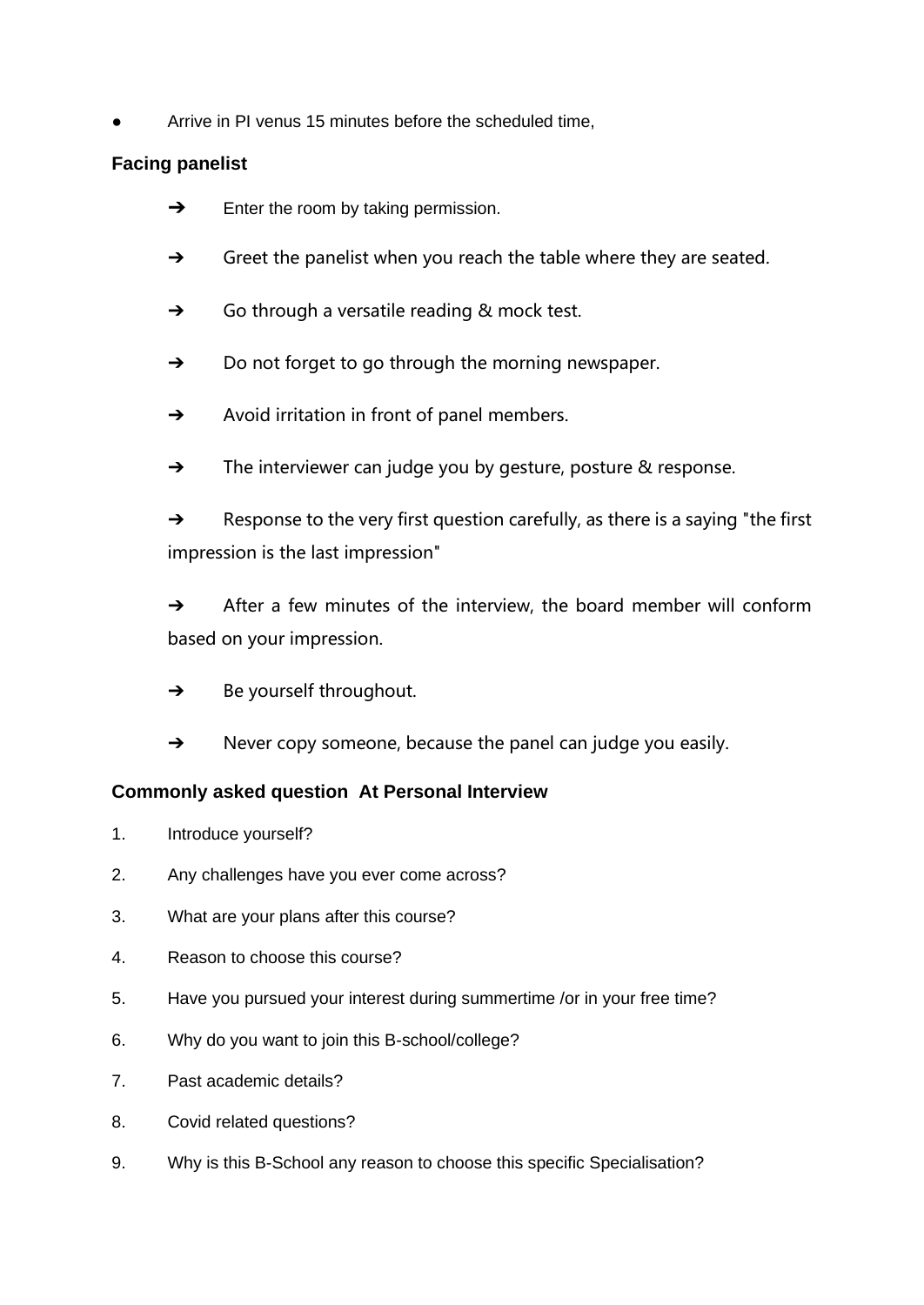- 10. Current affairs & your opinion on them?
- 11. Question extracurricular activities?
- 12. How do you think you will contribute to the batch if you are selected?
- 13. What expectations do you have with the MBA program?

14. Which other Mba colleges have you shortlisted? Which college do you want to purposely choose?

15. Who is your role model?

## **Few quick tips on PI**

★ Instead of answering questions without any knowledge, say I Don't know in a sweet and presentable way.

★ Tell me about yourself is a sure question so answer this by stating about career, education, hobbies.

- $\star$  Drive the interviewer towards strength.
- ★ Do not lose composure & stay calm throughout
- ★ Maintain good body posture while interviewing you.

### **Final thoughts of personal interview**

The crux is whether the company or colleges for further education of application mostly (MBA)The basics purpose is to interact with the set of shortlisted candidates to know how well they fit into a job description or college vision.

# **Written Ability Test:**

Written Ability Test (WAT) is being directed with a particular purpose to examine students' language skills in fields of illustration, way of writing, grammar, articulation of concepts as per topic given, and most appreciably a summing-up with an upshot for the audience. It is a significant section of the final selection of MBA programs in IIMs and other renowned MBA colleges. The common WAT topics are frequently linked to social concerns, current affairs, business, and the economy.

If students have passed the cutoff of their chosen college, they must start planning for MBA WAT Essays and enhance their writing skills. IIMs and all top MBA colleges conduct a writing ability test (WAT) or Academic Writing Test (AWT) to check students' usual awareness and language skills. Most MBA colleges (IIMs) have replaced the Group Discussion (GD) with the WAT recently.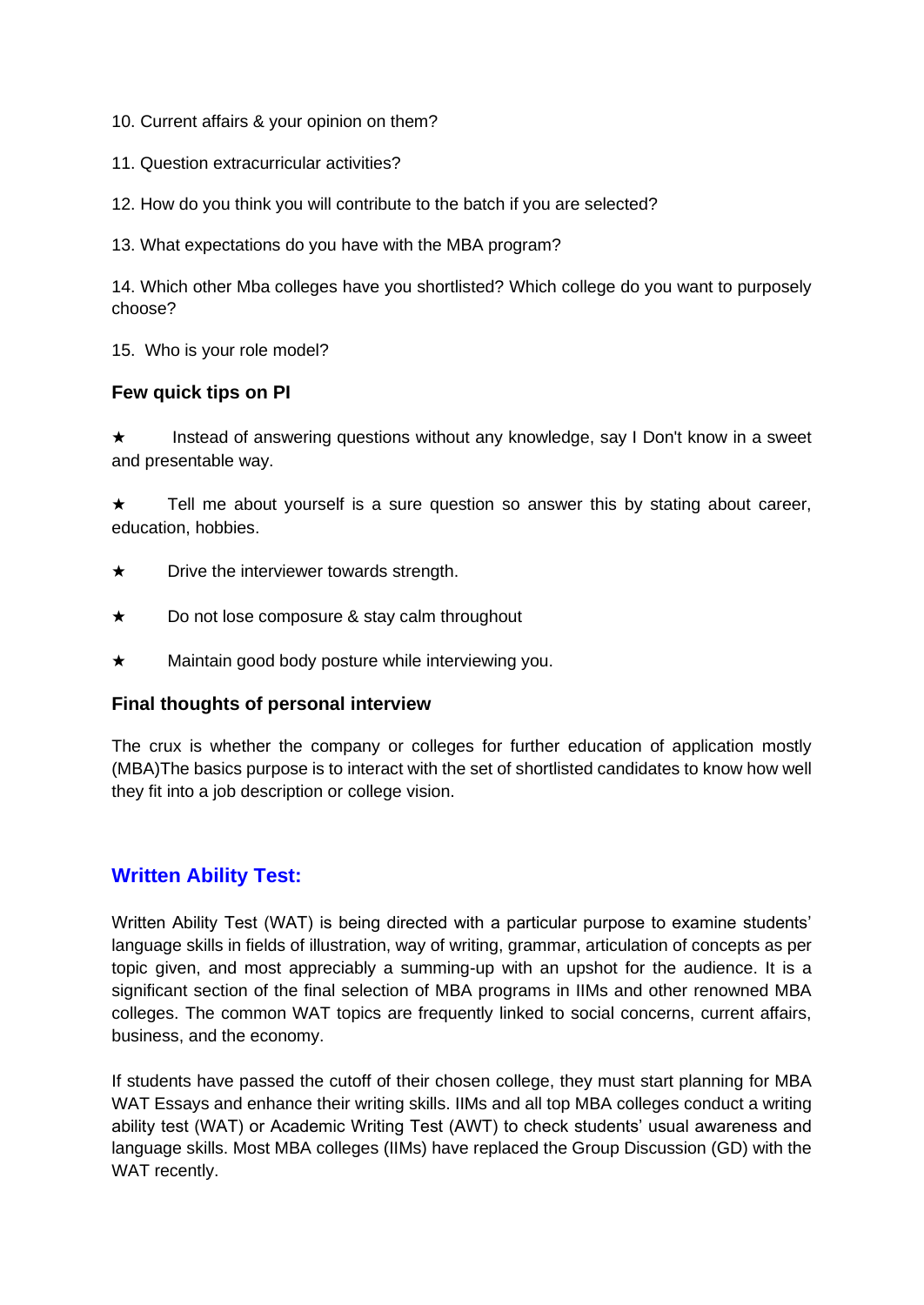### **Preparation Tips to Clear the WAT!**

WAT is primarily a test to examine applicants' writing skills and the accuracy of their thought process. It is involved in the final selection procedure.

- Read a lot! They should keep updated on all current affairs and grow their awareness base. Should go through everything that caused news in the last year or maybe even before that.
- Practice writing essays every day.
- Students need to plan how to pen down their views and exhibit them in a logical, comprehensible, and brief way.
- The time limit for writing the essay can differ from 10-30 minutes depending upon the college. So, take a self-test and consider the time you finish.
- Once you get a subject to write about, try to understand the topic and give at least 2-3 minutes choosing what impressions and details you need to write about.
- Don't get started to write quickly, it might not be adequate to draft an essay well.
- Take Expert Suggestions and make a Quick Frame

## **Written Ability Test (WAT) Essay Topics:**

The topics are essentially centered on commercial, administrative, and business affairs. Here are the few topics mentioned below

- Women's Reservation Bill
- Essential services like water, electricity should not be privatized
- Business and ethics don't go hand in hand these days.
- India versus Bharat: a divided nation
- The financial crisis in Europe
- IPL is a death knell to Indian cricket
- IIM should make one year of social service compulsory for all students
- Corporate Social Responsibility
- Vishwanathan Anand is as good a brand ambassador as Sachin Tendulkar
- Is disinvestment in profit-making PSUs advisable?
- In India, mass mobilization can only be achieved through religion
- Bollywood is capitalizing on people with disabilities
- In India, mass mobilization can only be achieved through religion
- The greatest tennis star of all time
- Should Petroleum Subsidy go away?
- Union Budget is a useless exercise and activities like recession put it off-track
- Should there be reservations for women in MBA colleges?
- The disappearance of Malaysian Airlines flight, MH370
- Social Media and Politics
- Peshawar school attack
- The creation of the Telangana state

The essay students are going to write in the Written Ability Test (WAT) might appear in the subsequent Personal Interview (PI) round. Need to retrieve the details written in WAT to